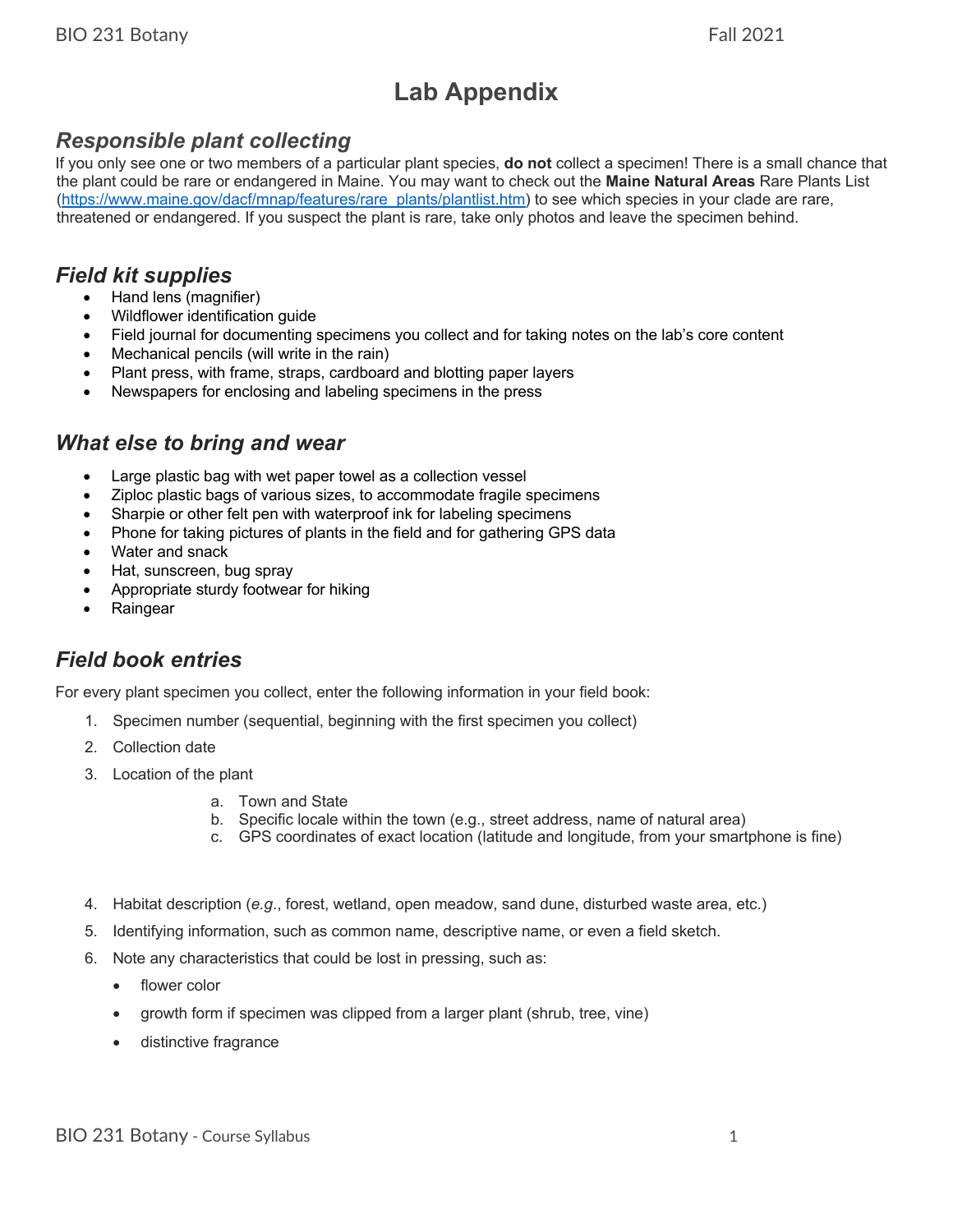## *Pressing plant specimens*

Preserving plant specimens is easy! You just press them flat in a **plant press** and let them dry for a week or two. For best results, press plant specimens shortly after you collect them. If you can't press them right away, place them in a closed plastic storage bag and put in the refrigerator. To keep them fresh, add a damp paper towel to the storage bag. **Never wait more than two days to press** your plants, or they will and result in ugly herbarium specimens.

1. You need these materials to press your plants:

- plant press, with (a) sheets of corrugated cardboard for aeration, (b) blotting paper for cushion and moisture control, (c) two wooden frames, and (d) straps.
- old newspapers for enclosing and labeling your specimens
- sharpie, pencil or other implement for labeling newspaper enclosed specimens
- scissors for trimming specimens

2. Start with one sheet of cardboard and place on top of one wooden frame. Top it off with one sheet of blotting paper.

3. Open one sheet of newspaper and pace it on top of the blotting paper. Place the specimen into the open newspaper and artfully arrange it, envisioning the beautiful dried and mounted specimen it will become. Try to display important identifying characteristics, such as:

- leaf shape,
- front of one leaf and back of another
- inflorescence type,
- number of petals, sepals, stamens, etc.

(If your specimen is larger than the 12x18 inch plant press, you can fold the stem in a zig-zag fashion to fit. You can also trim any overhanging parts with scissors.)

4. Close the newspaper on the specimen and **label** the newspaper with the specimen's **collection number** and **collection date**. Write this information directly on the newspaper sheet that covers the specimen. You will later crossreference this information with your field entry from that date.

5. Add one sheet of blotting paper and then top off with a sheet of cardboard. You are now ready to move on to your next specimen. Add a sheet of blotting paper to get started.

6. Continue to add new specimens (surrounded by labeled newspaper) to the press in a layered fashion. After pressing your last specimen, cover it with a sheet of blotting paper and top it off with your last sheet of cardboard.

7. Carefully place the other wooden frame on the top of the press. Pull straps as tight as you can to squeeze all specimens flat.